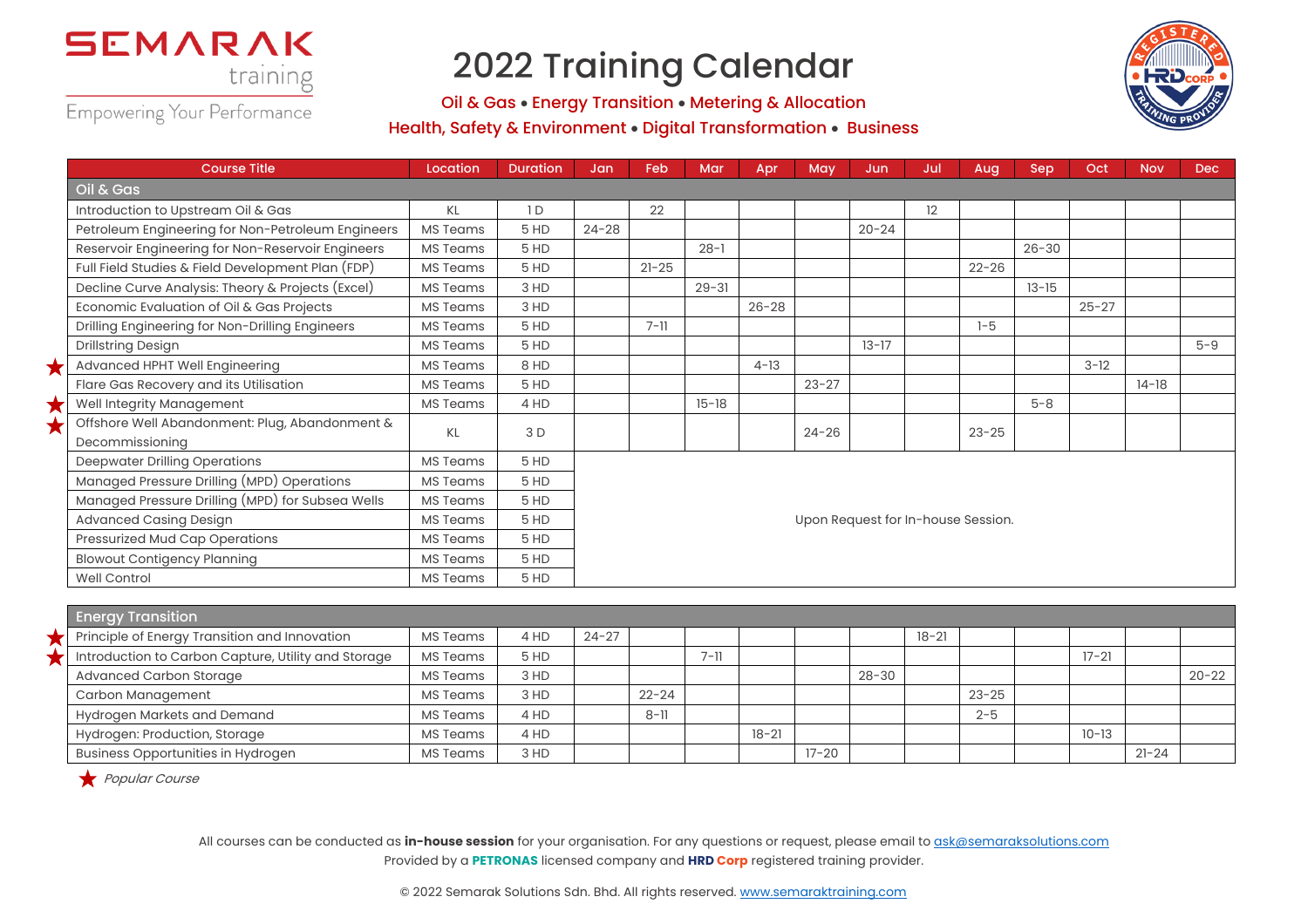

Empowering Your Performance

Oil & Gas • Energy Transition • Metering & Allocation



Health, Safety & Environment • Digital Transformation • Business

| Course Title                                                                                                                                                                                                                   | Location | <b>Duration</b> | Jan     | Feb      | Mar       | Apr       | May | Jun                                | Jul       | Aug       | <b>Sep</b> | Oct       | <b>Nov</b> | Dec. |
|--------------------------------------------------------------------------------------------------------------------------------------------------------------------------------------------------------------------------------|----------|-----------------|---------|----------|-----------|-----------|-----|------------------------------------|-----------|-----------|------------|-----------|------------|------|
| Metering & Allocation                                                                                                                                                                                                          |          |                 |         |          |           |           |     |                                    |           |           |            |           |            |      |
| Metering & Allocation Masterclass                                                                                                                                                                                              | KL       | 5 D             |         |          | $28 - 1$  |           |     |                                    |           |           | $19 - 23$  |           |            |      |
| <b>Fundamentals of Coriolis</b>                                                                                                                                                                                                | KL       | 1D              |         |          |           |           |     |                                    |           |           |            |           |            |      |
| Differential Measurement and Venturi                                                                                                                                                                                           | KL       | 1D              |         |          |           |           |     |                                    |           |           |            |           |            |      |
| Introduction to Sampling                                                                                                                                                                                                       | KL       | 1D              |         |          |           |           |     | Upon Request for In-house Session. |           |           |            |           |            |      |
| Introduction to Multiphase                                                                                                                                                                                                     | KL       | 1D              |         |          |           |           |     |                                    |           |           |            |           |            |      |
| Wet Gas Flowmeter                                                                                                                                                                                                              | KL       | 1D              |         |          |           |           |     |                                    |           |           |            |           |            |      |
| <b>Ultrasonic Flow Meter</b>                                                                                                                                                                                                   | KL       | 1D              |         |          |           |           |     |                                    |           |           |            |           |            |      |
|                                                                                                                                                                                                                                |          |                 |         |          |           |           |     |                                    |           |           |            |           |            |      |
| Health, Safety & Environment and Risk Management                                                                                                                                                                               |          |                 |         |          |           |           |     |                                    |           |           |            |           |            |      |
| Incident Analysis using Barrier Failure Analysis (BFA)                                                                                                                                                                         | KL       | 2D              | $4 - 5$ |          |           |           |     |                                    | $26 - 27$ |           |            |           |            |      |
| Technique                                                                                                                                                                                                                      |          |                 |         |          |           |           |     |                                    |           |           |            |           |            |      |
| Learning from Incidents using a Barrier-based                                                                                                                                                                                  | KL       | 3D              |         | $8 - 10$ |           |           |     |                                    |           | $23 - 25$ |            |           |            |      |
| Approach                                                                                                                                                                                                                       |          |                 |         |          |           |           |     |                                    |           |           |            |           |            |      |
| Hazard Identification & Risk Assessment for Maritime                                                                                                                                                                           | KL       | 3 D             |         |          | $29 - 31$ |           |     |                                    |           |           | $13 - 15$  |           |            |      |
| Sector (Marine Risk Assessment)                                                                                                                                                                                                |          |                 |         |          |           |           |     |                                    |           |           |            |           |            |      |
| Developing Major Accident Hazards (MAH) Bowties                                                                                                                                                                                | KL       | 2D              |         |          |           | $26 - 27$ |     |                                    |           |           |            | $26 - 27$ |            |      |
| for Offshore Contractor HSE Cases                                                                                                                                                                                              |          |                 |         |          |           |           |     |                                    |           |           |            |           |            |      |
| Bowtie Risk Management Awareness for Senior                                                                                                                                                                                    | KL       | 1 <sub>D</sub>  |         |          |           |           | 17  |                                    |           |           |            |           | 24         |      |
| A discussion of the contract of the Association of the Contract of the Contract of the Contract of the Contract of the Contract of the Contract of the Contract of the Contract of the Contract of the Contract of the Contrac |          |                 |         |          |           |           |     |                                    |           |           |            |           |            |      |

Practitioners Recommendating Practitioners (Recommendating Recommendating Practitioners (20-21 20-21 20-21 20-21 20-21 20-21 20-21 20-21 20-21 20-21 20-21 20-21 20-21 20-21 20-21 20-21 20-21 20-21 20-21 20-21 20-21 20-21 2

Emergency Response Training MS Teams 2 D 8-9 13-15

Tripod Beta Incident Investigation & Analysis | KL | 2 D | 15-16 | | | | | | | | | 9-11

Process Safety Management NS Teams 3 HD 22-24 22-24 27-29

Popular Course

Bowtie Barrier-based Risk Management for

Management

 $\overline{\phantom{0}}$ 

All courses can be conducted as *in-house session* for your organisation. For any questions or request, please email to ask@semaraksolutions.com Provided by a **PETRONAS** licensed company and **HRD Corp** registered training provider.

© 2022 Semarak Solutions Sdn. Bhd. All rights reserved. www.semaraktraining.com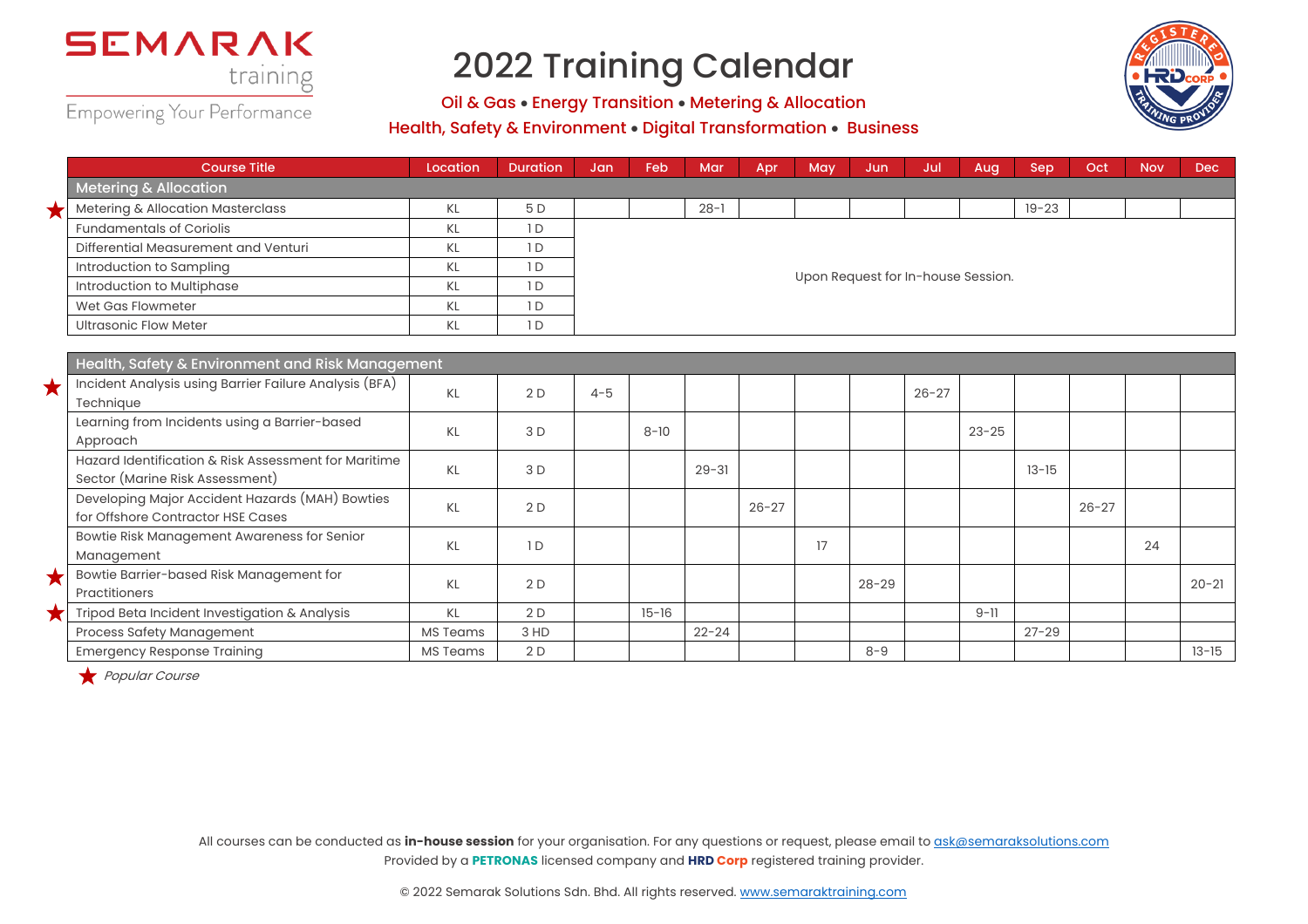

Empowering Your Performance

Oil & Gas • Energy Transition • Metering & Allocation Health, Safety & Environment • Digital Transformation • Business



|   | <b>Course Title</b>                                                                                          | Location | <b>Duration</b> | Jan     | Feb | Mar       | Apr | May       | Jun       | Jul                               | Aug | Sep       | Oct | <b>Nov</b> | Dec       |  |  |
|---|--------------------------------------------------------------------------------------------------------------|----------|-----------------|---------|-----|-----------|-----|-----------|-----------|-----------------------------------|-----|-----------|-----|------------|-----------|--|--|
|   | <b>Digital Transformation</b>                                                                                |          |                 |         |     |           |     |           |           |                                   |     |           |     |            |           |  |  |
| ★ | Data Analytics & Machine Learning in Industry                                                                | KL       | 2D              | $2 - 3$ |     |           |     |           |           | $20 - 21$                         |     |           |     |            |           |  |  |
|   | Fundamentals of Cybersecurity                                                                                | KL       | 2D              |         |     | $24 - 25$ |     |           |           |                                   |     | $29 - 30$ |     |            |           |  |  |
|   | Microsoft Excel Formula & Functions - Advanced                                                               | KL       | 1 D             |         | 22  |           |     |           |           |                                   | 9   |           |     |            |           |  |  |
|   | Microsoft 365 for Office Productivity                                                                        | KL       | 2D              |         |     |           |     | $18 - 19$ |           |                                   |     |           |     | $1 - 2$    |           |  |  |
|   | Google Workspace & Data Studio Basic                                                                         | KL       | 2D              |         |     |           |     |           | $28 - 29$ |                                   |     |           |     |            | $20 - 21$ |  |  |
|   | Python Primer - Installing, Running & Executing                                                              | Online   | 6 hours         |         |     |           |     |           |           |                                   |     |           |     |            |           |  |  |
|   | Python Primer - Syntax & Flow Of Control, Libraries                                                          | Online   | 6 hours         |         |     |           |     |           |           |                                   |     |           |     |            |           |  |  |
|   | Python Primer - Machine Learning In Python                                                                   | Online   | 6 hours         |         |     |           |     |           |           |                                   |     |           |     |            |           |  |  |
|   | Introduction to Big Data                                                                                     | Online   | 4 hours         |         |     |           |     |           |           |                                   |     |           |     |            |           |  |  |
| × | Big Data Challenges In Industry                                                                              | Online   | 4 hours         |         |     |           |     |           |           |                                   |     |           |     |            |           |  |  |
|   | Introduction to Statics, Probability and Statistical<br>Modeling                                             | Online   | 4 hours         |         |     |           |     |           |           |                                   |     |           |     |            |           |  |  |
|   | SQL Fundamentals Part $1 - 2$                                                                                | Online   | 6 hours         |         |     |           |     |           |           |                                   |     |           |     |            |           |  |  |
| Х | Data Science Basics Part 1 - 3                                                                               | Online   | 6 hours         |         |     |           |     |           |           |                                   |     |           |     |            |           |  |  |
|   | Google Analytics                                                                                             | Online   | 4 hours         |         |     |           |     |           |           |                                   |     |           |     |            |           |  |  |
|   | Data Structure & Algorithms - Object-oriented<br>Programing                                                  | Online   | 2 hours         |         |     |           |     |           |           |                                   |     |           |     |            |           |  |  |
|   | Data Structure & Algorithms - Linear Data Structures                                                         | Online   | 2 hours         |         |     |           |     |           |           | Upon Request for In-house Session |     |           |     |            |           |  |  |
|   | Data Structure & Algorithms - Searching Algorithms                                                           | Online   | 4 hours         |         |     |           |     |           |           | (Minimum 20 pax)                  |     |           |     |            |           |  |  |
|   | Data Structure & Algorithms - Sorting Algorithms                                                             | Online   | 6 hours         |         |     |           |     |           |           |                                   |     |           |     |            |           |  |  |
|   | Data Structure & Algorithms - Binary Tree                                                                    | Online   | 6 hours         |         |     |           |     |           |           |                                   |     |           |     |            |           |  |  |
|   | Data Structure & Algorithms - Tree Data Structure                                                            | Online   | 4 hours         |         |     |           |     |           |           |                                   |     |           |     |            |           |  |  |
|   | Data Structure & Algorithms - Greedy Algorithms                                                              | Online   | 6 hours         |         |     |           |     |           |           |                                   |     |           |     |            |           |  |  |
|   | <b>HTML Basic</b>                                                                                            | Online   | 8 hours         |         |     |           |     |           |           |                                   |     |           |     |            |           |  |  |
|   | Javascript Fundamentals                                                                                      | Online   | 8 hours         |         |     |           |     |           |           |                                   |     |           |     |            |           |  |  |
|   | <b>CSS</b>                                                                                                   | Online   | 8 hours         |         |     |           |     |           |           |                                   |     |           |     |            |           |  |  |
|   | Introduction to Software Solution Architecture                                                               | Online   | 2 hours         |         |     |           |     |           |           |                                   |     |           |     |            |           |  |  |
| ★ | Data Driven Digital Transformation - Digital<br>Leadership Training for C-Suites & Senior<br>Management team | Online   | 2 hours         |         |     |           |     |           |           |                                   |     |           |     |            |           |  |  |

Popular Course

All courses can be conducted as *in-house session* for your organisation. For any questions or request, please email to ask@semaraksolutions.com Provided by a **PETRONAS** licensed company and **HRD Corp** registered training provider.